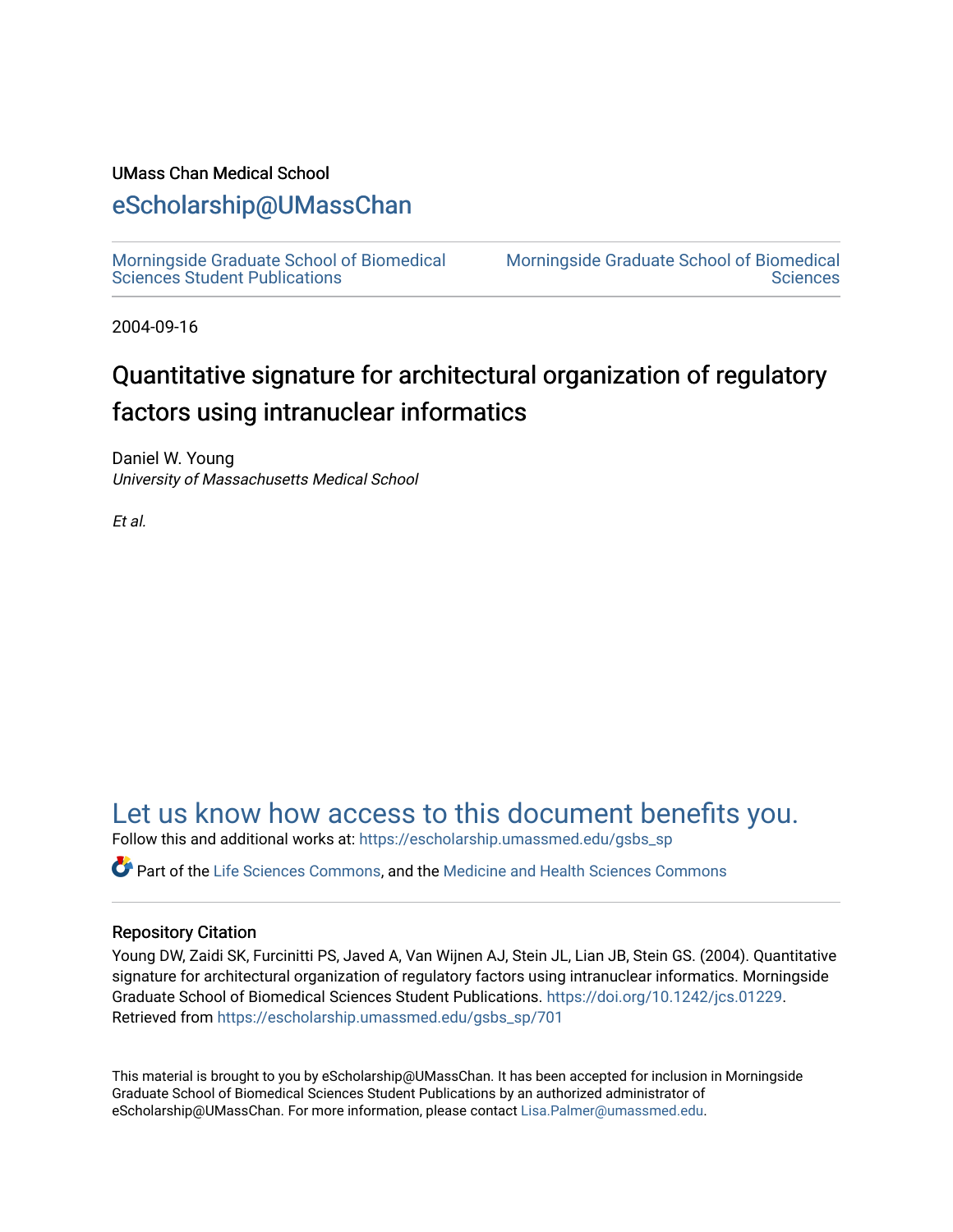Daniel W. Young<sup>1</sup>, Sayyed K. Zaidi<sup>1</sup>, Paul S. Furcinitti<sup>2</sup>, Amjad Javed<sup>1</sup>, Andre J. van Wijnen<sup>1</sup>, Janet L. Stein<sup>1</sup>, **Jane B. Lian1 and Gary S. Stein1,\***

<sup>1</sup>Department of Cell Biology and Cancer Center and <sup>2</sup>Program in Molecular Medicine, University of Massachusetts Medical School, 55 Lake Avenue North, Worcester, MA 01655-0106, USA

\*Author for correspondence (e-mail: gary.stein@umassmed.edu)

Accepted 18 March 2004 Journal of Cell Science 117, 4889-4896 Published by The Company of Biologists 2004 doi:10.1242/jcs.01229

#### **Summary**

**Regulatory machinery for replication and gene expression is punctately organized in supramolecular complexes that are compartmentalized in nuclear microenvironments. Quantitative approaches are required to understand the assembly of regulatory machinery within the context of nuclear architecture and to provide a mechanistic link with biological control. We have developed 'intranuclear informatics' to quantify functionally relevant parameters of spatially organized nuclear domains. Using this informatics strategy we have characterized post-mitotic reestablishment of focal subnuclear organization of Runx (AML/Cbfa) transcription factors in progeny cells.**

#### **Introduction**

The architectural organization of nucleic acids and cognate factors in subnuclear microenvironments is linked to gene regulation, replication and repair (Stein et al., 2000a; Stein et al., 2000b; Lemon and Tjian, 2000; Dundr and Misteli, 2001; Iborra and Cook, 2002; Spector, 2003; Stein et al., 2003). Spatio-temporal changes in this subnuclear organization accompany cell cycle progression and cell differentiation (Ma et al., 1998; Francastel et al., 2000). Perturbations in subnuclear organization have been functionally related with compromised gene expression that accompanies the onset and progression of disease (Dyck et al., 1994; Karpuj et al., 1999; McNeil et al., 1999). Traditionally, biological control of gene expression has been experimentally addressed by the identification and characterization of promoter elements and cognate regulatory and co-regulatory proteins, as well as by mechanistically defining the dynamics of chromatin structure and nucleosome organization. It is becoming increasingly evident that regulatory parameters of gene expression are operative within a higher-order subnuclear organization of nucleic acids and regulatory proteins. Observations made by epifluorescence and confocal microscopy have provided the initial insight into assembly of nuclear microenvironments that support the combinatorial compartmentalization of regulatory factors and chromosomal domains (Cook, 1999; Stein et al., 2000a; Stein et al., 2000b; Stein et al., 2003; Spector, 2003). Quantitative strategies are necessary to mechanistically associate the subnuclear organization of regulatory factors with biological control.

Here we describe a novel approach, intranuclear informatics,

**By analyzing point mutations that abrogate fidelity of Runx intranuclear targeting, we establish molecular determinants for the spatial order of Runx domains. Our novel approach provides evidence that architectural organization of Runx factors may be fundamental to their tissue-specific regulatory function.**

Supplementary material available online at http://jcs.biologists.org/ cgi/content/full/117/21/4889/DC1

Key words: Nuclear architecture, Runx (AML/Cbfa), Informatics, Quantitative, Transcription

to examine the subnuclear organization of regulatory factor domains from digital microscopic images. Intranuclear informatics utilizes parameters with biologically relevant variability to characterize subnuclear organization. We have developed an image-processing algorithm to acquire and evaluate these parameters of subnuclear organization. The result is a multivariable data-set that can be used for exploratory analysis techniques and for quantitatively testing specific biological hypotheses.

Runx transcription factors provide a paradigm for compartmentalization of gene expression and nuclear matrix association of regulatory proteins (Lian and Stein, 2003). A conserved intranuclear targeting signal (NMTS) within the Cterminus directs Runx factors to matrix associated subnuclear sites that support transcriptional control in the interphase nucleus (Choi et al., 2001; Zaidi et al., 2001; Zeng et al., 1997). By the application of intranuclear informatics we elucidate that Runx regulatory proteins exhibit an interphase architectural signature that is restored following mitosis. Furthermore, our analysis of NMTS mutant proteins provides evidence that architectural association of Runx factors may be fundamental to their tissue-specific gene regulatory functions. Thus, intranuclear informatics quantitatively bridges the spatial organization of protein domains with regulatory determinants of biological control.

#### **Materials and Methods**

Cell culture and transfections

ROS 17/2.8 osteosarcoma cells were maintained in F12 with penicillin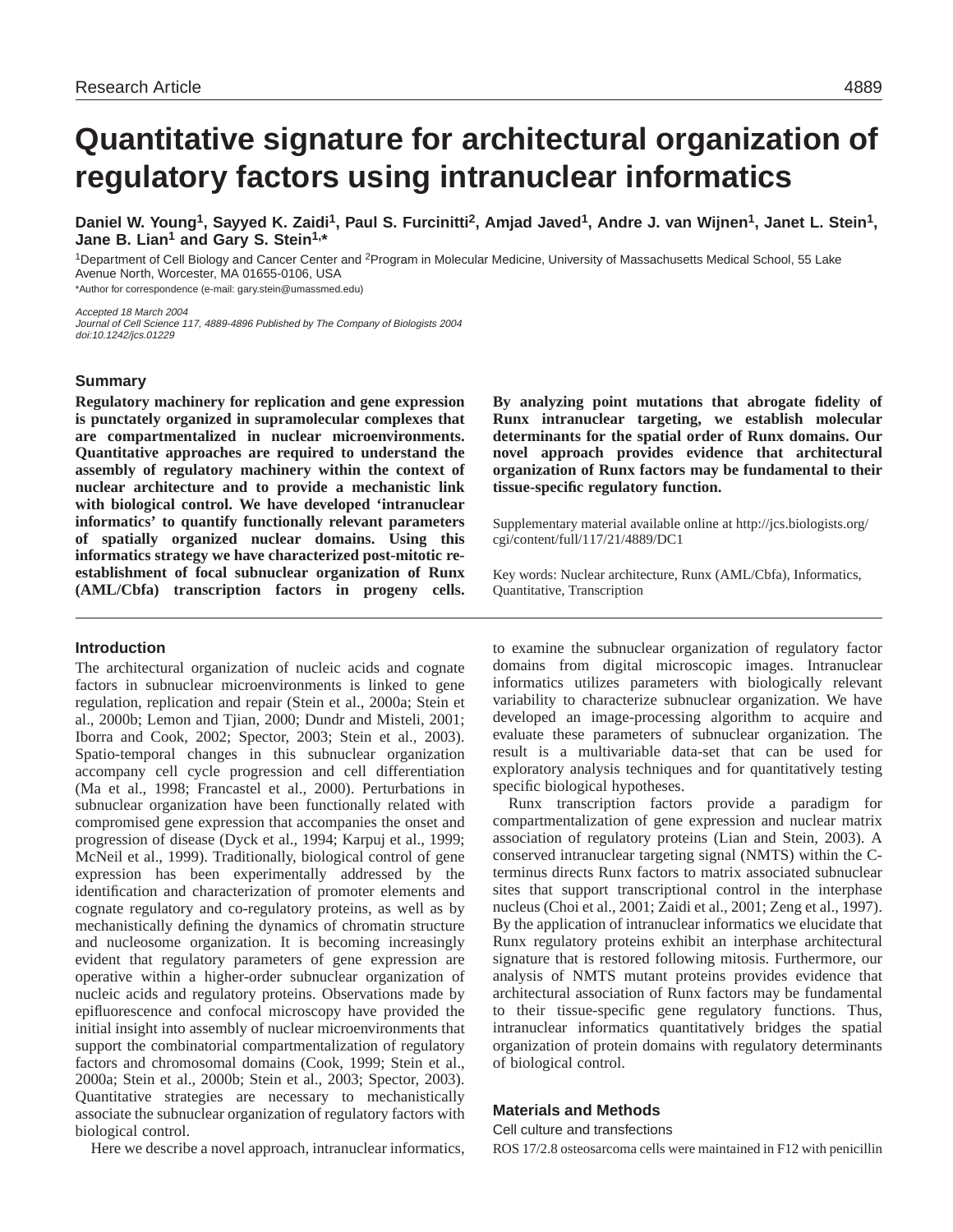and streptomycin, 2 mM L-glutamine and 5% fetal bovine serum (FBS). Hela cells were maintained in DMEM with PS, 2 mM Lglutamine and 10% FBS. Exponentially growing HeLa cells were transfected with 500 ng of either HA-tagged wild-type Runx2, an HAtagged C-terminal deletion, or one of the four HA-tagged NMTS point mutants for 24 hours with Superfectamine (Invitrogen, San Diego, CA).

#### Immunofluorescence

Hela and Ros cells were grown on gelatin-coated coverslips (BD Biosciences, Lexington, KY). Cells were processed for in situ immunofluorescence as described (Javed et al., 2000). In brief, cells were rinsed twice with ice-cold PBS and fixed in 3.7% formaldehyde in PBS for 10 minutes on ice. After rinsing once with PBS, the cells were permeabilized in 0.1% Triton X-100 in PBS, and rinsed twice with PBSA [0.5% bovine serum albumin (BSA) in PBS] followed by antibody staining. Antibodies and their dilutions used are as follows: rabbit polyclonal antibodies against Runx2 (1:200; Oncogene, Carlsbad, CA) and rabbit polyclonal antibodies against HA-epitope (1:500, Santa Cruz Biotechnology, Santa Cruz, CA). The secondary antibodies used were either anti-rabbit or -mouse Alexa568 or Alexa488 (1:800, Molecular Probes, Eugene, OR).

#### Image acquisition and restoration

Immunostaining of cell preparations was recorded using a CCD camera attached to an epifluorescence Zeiss Axioplan 2 microscope (Zeiss, Thorwood, NY). For Runx2 interphase/telophase studies single image planes were acquired and deconvoluted using the Metamorph Imaging Software (Universal Imaging, Dowingtown, PA). For NMTS mutation experiments Z-series image stacks were acquired at 0.25 µm intervals with 67 nm/pixel (xy). Restoration of images was carried out by 3D deconvolution using a measured point-spread function as described previously (Carrington et al., 1995).

#### Image processing

We have developed an image processing algorithm that automatically performs image segmentation, feature extraction and parameter computation. Our algorithm requires the input of any number of image pairs and a text-file that lists the name of the images to be analyzed. For each pair of images, one is the digital micrograph and a second is the nuclear mask image. The nuclear mask, which is generated using Metamorph imaging software or Adobe Photoshop (Adobe Systems, San Jose, CA), is utilized to eliminate intensity data that is located outside the nucleus and restrict analysis to intensity data within the nucleus. For mitosis studies we analyzed a single image plane per cell. For NMTS mutation studies we analyzed z-section images from deconvoluted Z-series stacks. Image segmentation is carried out using a threshold technique, where the selected threshold is the intensity value that maximizes the number of detectable nuclear domains. The image analysis is implemented using the MATLAB® image processing and statistics toolboxes (The Mathworks, Natick, MA) and Metamorph Imaging Software (Universal Imaging).

#### Image feature extraction

Our algorithm extracts the total number of domains within the nucleus, the size of each domain, the location of each domain-centroid in image pixel coordinates, the nuclear cross-sectional area and the nuclear cross-sectional perimeter from the segmented and mask images. From these measurements we determine the following statistics for both domain size and nearest-neighbor distances: mean, median, variance, standard deviation, index of dispersion, coefficient of variation, skewness and kurtosis. The index of dispersion and coefficient of variation are mean normalization measures of variation and standard deviation, respectively. Skewness reflects the degree of asymmetry in the distribution with positive values indicating right skewness and negative values indicating left skewness. Kurtosis is a measure of the peakedness of the distribution: positive values indicate a tall peak and negative values indicate a flat peak (or plateau) (Norman, 2000). To assess the spatial domain randomness we measured Euclidean nearest-neighbor distances (NN distance) between domain centroids. The mean and variance of the Euclidean nearest-neighbor distances between domains is compared with a Poisson point-process of an equivalent density (i.e. domains per unit nuclear area) (Clark and Evans, 1954). Expected nearest-neighbor distance parameters are corrected for edge effects (Donnelly, 1978; Sinclair, 1985). The ratio of observed (Ro) to expected (Re) mean nearest-neighbor distances is referred to as the Clark and Evans statistic (Ro/Re<1, clustered; Ro/Re=1, random; Ro/Re>1, ordered) (Clark and Evans, 1954). We also examined the radial position of domains within the nucleus. This statistic is determined by measuring the mean distance from each domain centroid to the nuclear centroid (mean domain radius) and the mean distance from the nuclear centroid position to the each perimeter pixel (mean perimeter radius); for a circle this would be the radius. The ratio of the two values is the mean relative domain radius. Values between 0 and 0.5 reflect a tendency for domains to be positioned in the nuclear interior and values between 0.5 and 1 reflect a tendency for domains to be positioned toward the nuclear periphery.

#### Statistical analyses

For mitosis studies ANOVA tests were conducted on subnuclear organization data to determine the significance of observed differences in each parameter. Asterisks indicate parameters with differences that are considered to be statistically significant on a 0.05 level. *P*-values were adjusted to account for the false-discovery rate; asterisks are indicative of this adjustment. Analysis was performed using the general linear model (GLM) procedures in SAS/STAT (Sas Institute, Cary, NC). These statistical tests were conducted to compare each telophase  $(T_1$  and  $T_2$ ) nuclei as well as to compare telophase nuclei with interphase (I) nuclei. We analyzed 60 nuclei for Runx2; 20 for each nucleus (see supplementary material for the complete dataset). For NMTS studies, statistical tests were conducted to compare wild-type Runx2 with each of the five mutants. In total, 330 Z-sections were analyzed, 55 for each protein from two independent experiments (see supplementary material for the complete dataset). Five Z-sections were analyzed per cell to account for within cell variability. Thus, the effect of NMTS mutation was assessed using a repeated measure ANOVA at a 0.05 level.

Factor analysis was performed on parameters of subnuclear organization for each of the wild-type Runx and the five mutant proteins using the data obtained from 330 nuclear images. This analysis represents the observed subnuclear organization parameters in terms of a smaller number of uncorrelated 'factors' (or groups of parameters) that account for most of the information contained in the complete data set (Norman, 2000). Factors are extracted using principal component analysis and rotated using the varimax method. Factors scores were computed for each image and represent the sum of the standardized subnuclear organization parameters multiplied by their respective factor loadings. Factor loading refers to the correlation of each subnuclear organization parameter with a particular factor. Factor loadings greater than 0.65 were considered to be significant. This analysis was carried out using the factor procedure in SAS/STAT.

Hierarchical cluster analysis was performed on mean subnuclear organization parameters from wild-type Runx and the five mutant proteins using the data from 330 nuclear images. Cluster analysis was performed using the Euclidean distance metric with complete linkage. Clusters were displayed using a dendrogram. Cluster analysis was carried out using the cluster procedure in SAS/STAT.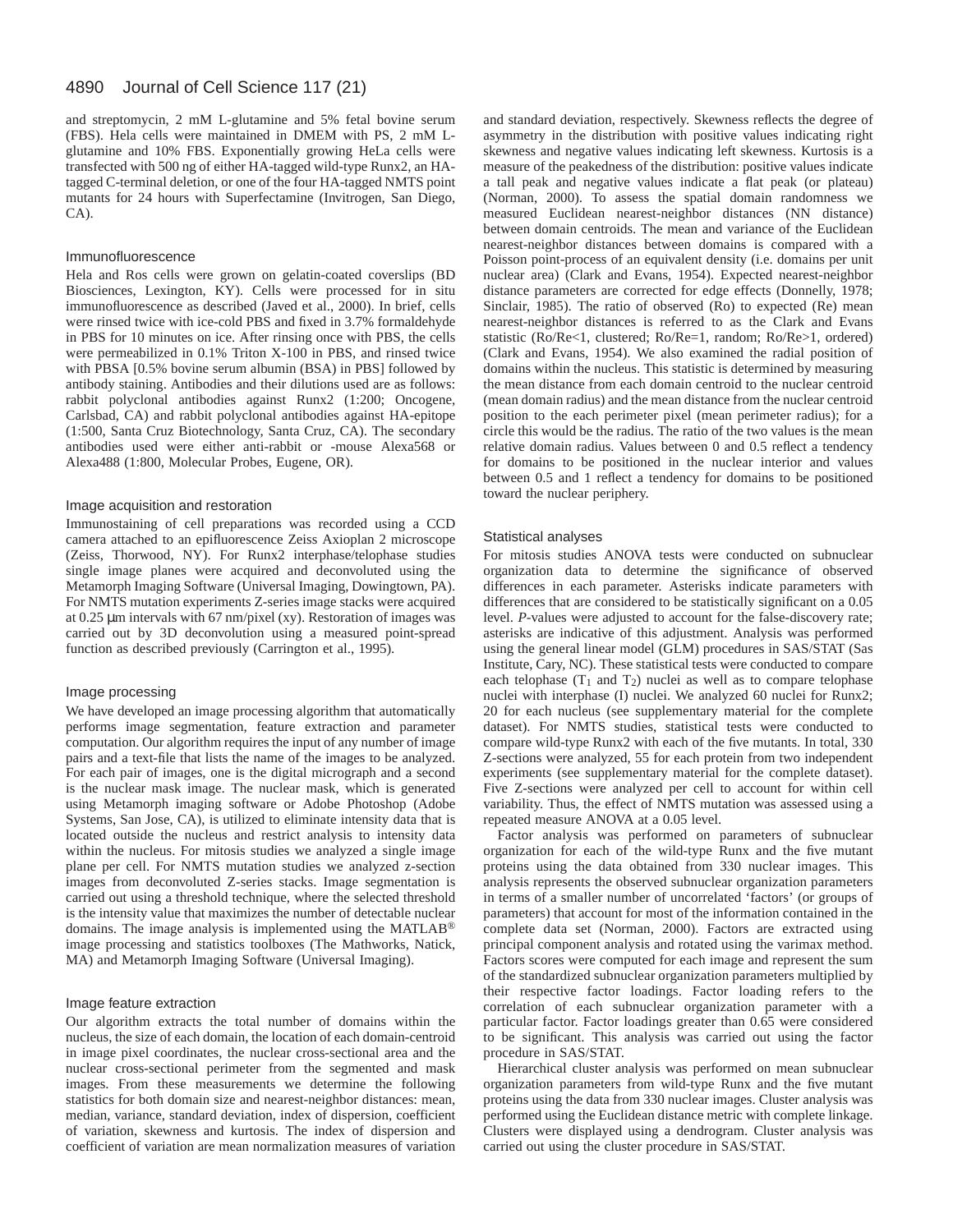#### **Results**

#### Intranuclear informatics: a signature of nuclear architecture for regulatory proteins

We have developed intranuclear informatics to characterize spatially organized protein domains within the nucleus in terms of parameters with inherent biological variability. The conceptual framework for quantifying nuclear organization is outlined in Fig. 1 and briefly described here. Alterations in size and number of protein domains with respect to physiological conditions, cell cycle stage, and/or cellular differentiation have been observed (Ma et al., 1998; Stenoien et al., 2001; Nielsen et al., 2002; Zaidi et al., 2003). Intranuclear informatics exploits this variability in domain size and number, to elucidate changes between different biological conditions (Fig. 1). Another prominent feature of nuclear organization is the nonrandom localization of chromosome territories and protein domains (Noordmans et al., 1998; Cremer and Cremer, 2001; Shiels et al., 2001; Kozubek et al., 2002; Tanabe et al., 2002). Our approach employs first-order nearest-neighbor statistics, commonly used in ecological studies (Clark and Evans, 1954; Sinclair, 1985), to characterize the spatial randomness of



**Fig. 1.** Conceptual framework for the quantitation of subnuclear organization by intranuclear informatics. Four main groups of parameters, selected on the basis of inherent biological variability, are examined. Parameters that describe domain quantity and nuclear size comprise group 1 (upper left panel). Group 1 includes: number of domains and domain density. Parameters that describe domain size and variability comprise group 2 (upper right panel). Group 2 includes: domain size mean, median, standard deviation, variance, skewness, kurtosis, coefficient of variation, and index of dispersion. Parameters that describe the domain spatial randomness, which is based on domain nearest-neighbor distances, comprise group 3 (lower left panel). Group 3 includes: domain nearest-neighbor mean, median, standard deviation, variance, skewness, kurtosis, coefficient of variation, index of dispersion, domain density, nearest-neighbor distance mean and variance expected for a random distribution, ratios between actual and expected mean and variance, and the standard error in the nearest-neighbor distances. Parameters that characterize the radial position of domains comprise group 4 (lower right panel). Group 4 includes: mean perimeter radius, mean domain radius, and mean relative domain radius.

#### Quantitation of nuclear organization 4891

nuclear microenvironments (Fig. 1). Finally, the radial position of regulatory machinery for replication and transcription is functionally interrelated to the location of chromosomal territories as well as chromatin structure (Ma et al., 1998; Cook, 1999; Cremer and Cremer, 2001; Tumbar and Belmont, 2001; Kozubek et al., 2002). Intranuclear informatics establishes the placement of regulatory foci within the context of nuclear morphology (Fig. 1). Based on these biological observations, our approach describes and defines intranuclear organization utilizing 25 parameters, evaluated from digital fluorescence microscopic images. We have developed an image-processing and statistical algorithm to acquire measurements and compute the parameters from any number of images. The resulting data are then analyzed to quantitatively address specific biological questions using statistical approaches such as factor analysis and multivariate clustering techniques. In summary, intranuclear informatics incorporates the principal features of intranuclear organization to provide a vehicle for quantitatively defining nuclear structure-function interrelationships.

#### Intranuclear informatics reveals that the post-mitotic restoration of Runx subnuclear domain organization is functionally conserved

The hematopoietic and osteogenic Runx transcription factors are involved in tissue-specific gene expression and support cell differentiation (Tracey and Speck, 2000; Komori, 2002; Lutterbach and Hiebert, 2000; Lian and Stein, 2003). In the interphase nucleus Runx proteins are associated with the nuclear matrix and are organized into punctate domains (Zaidi et al., 2001; Zeng et al., 1997). These nuclear microenvironments spatially coincide with sites of active transcription and colocalize with several coregulatory proteins (Thomas et al., 2001; Javed et al., 2000; Lian and Stein, 2003; Harrington et al., 2002; Zaidi et al., 2002; Westendorf et al., 2002; Kundu et al., 2002; Zaidi et al., 2004). These observations suggest a direct link between the activity of Runx proteins and their spatiotemporal organization within the nucleus. We have recently demonstrated that Runx1 and Runx2 protein domains persist during mitosis, and undergo spatial and temporal reorganization resulting in equal partitioning into progeny nuclei (Zaidi et al., 2003). These mitotic alterations reflect natural perturbations in both nuclear structure and function and serve as a biological template for understanding Runx domain organization. Together, the dynamic distribution of Runx proteins provides a model for quantitative and comparative analysis of the subnuclear organization of regulatory proteins.

Here we have applied intranuclear informatics to understand the spatial organization of endogenous Runx2 domains in the interphase nucleus as well as following mitosis. Immunofluorescence microscopy confirms that the protein is distributed in punctate subnuclear domains (Fig. 2). We analyzed and compared 25 parameters of subnuclear organization in interphase nuclei and in both telophase nuclei. Our quantitative results show that most parameters are similar in interphase and telophase nuclei for Runx2. As expected telophase nuclei are significantly smaller than interphase. There are the same number of domains in progeny telophase nuclei but higher numbers in interphase nuclei. This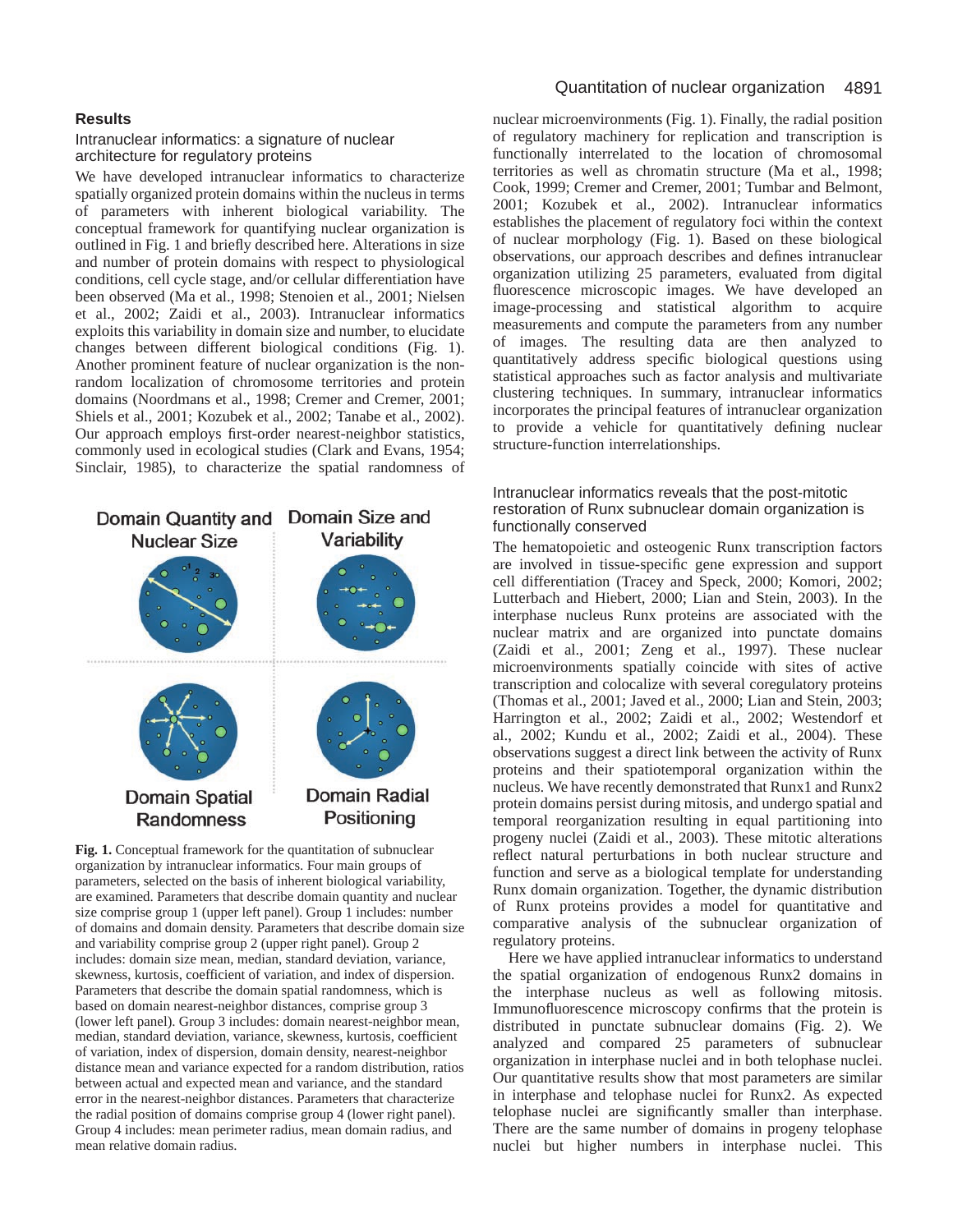#### 4892 Journal of Cell Science 117 (21)



observation is consistent with the mitotic partitioning of Runx proteins (Zaidi et al., 2003) (Fig. 2). We further find that Runx2 domains exhibit a non-random organization with spatial order. We conclude that the post-mitotic restoration of Runx subnuclear organization is functionally conserved in progeny cells.

#### Intranuclear informatics establishes molecular determinants for the spatial domain organization of Runx transcription factors

A viable candidate for elucidating the underlying requirements for Runx domain organization is the nuclear matrix targeting signal (NMTS). The NMTS is a conserved and unique Runx protein motif that is necessary and sufficient for directing the protein to matrix-associated intranuclear sites (Zaidi et al., 2001; Zeng et al., 1997). Biochemical, cellular and in vivo genetic approaches have established the requirement of the NMTS and associated functions in Runx control of cell differentiation and tissue-specific development (Choi et al., 2001; Yergeau et al., 1997). Importantly, mutations in Runx proteins that alter subnuclear targeting are associated with skeletal disease and leukemia (McNeil et al., 1999; Choi et al., 2001; Barseguian et al., 2002; Zhang et al., 2000).

Our experimental strategy combines mutagenesis, microscopy, and intranuclear informatics to understand the contribution of the NMTS to Runx domain organization. We examined wild-type Runx2, a C-terminal deletion (Runx2-∆C) that lacks the NMTS, as well as four NMTS point mutations, using immunofluorescence microscopy. These mutants exhibit varying degrees of compromised intranuclear targeting and selective alterations in physical and functional protein-protein interactions (Zaidi et al., 2002; Zaidi et al., 2004), (our unpublished observations). Our intranuclear informatics analysis was performed on deconvoluted images (*n*=330) from nuclei of cells expressing these proteins. All of the Runx proteins localize to punctate domains within the nucleus (Fig.

**Fig. 2.** Post-mitotic restoration of the spatially ordered Runx subnuclear organization is functionally conserved. ROS 17/2.8 osteosarcoma cells (top panel) were subjected to in situ immunofluorescence microscopy for endogenous Runx2. Runx2 is distributed at punctate subnuclear domains throughout the interphase and telophase nucleus (lower panel). Subnuclear organization parameters were computed from deconvoluted images for Runx2 for interphase nuclei (I), and both progeny telophase nuclei, denoted at random as telophase nucleus 1 (T<sub>1</sub>) or telophase nucleus 2 (T<sub>2</sub>). A color map has been applied to the standardized data assigning red to higher values and green to lower values (see supplementary material). Each increment of one reflects one (row) standard deviation (inner left and right panels). ANOVA was performed to assess the significance of observed differences between  $T_1$ ,  $T_2$ , and I nuclei. Asterisks indicate statistically significant differences based on a 0.05 level with correction for false discovery rate. Bonferroni's multiple comparison tests were use to determine which nuclei differed significantly at a 0.05 level. In each case significant differences were observed between telophase  $(T_1, T_2)$  and interphase nuclei (I), but differences were not observed between telophase nuclei. Overall mean Clark and Evans statistics (Ro/Re) were 1.4 for Runx2, indicating a nonrandom organization with spatial order. Bar, 10 µm.

3). Initial evaluation of subnuclear organization data reveals that there are significant differences in 17 of 25 parameters, as identified by ANOVA. By contrast, parameters that reflect variation in nearest-neighbor distances are not significantly altered by the mutations. These results are schematically demonstrated by a color representation of standardized data (Fig. 3). Collectively, our observations indicate that there are indeed alterations in the spatial domain organization of Runx proteins as a consequence of mutations in the NMTS.

Our analysis reveals that R398A and Y407A mutants share most of their properties with the wild-type protein; except for a reduction in the domain radial positioning for the Y407A mutant protein, and an increase in the domain size variability for the R398A mutant protein. Significant alterations in subnuclear organization were observed for the Y428A, Y433A and ∆C mutations. It has been proposed that nuclear microenvironments represent the steady state local accumulation of proteins resulting from dynamic molecular interactions providing threshold concentrations of regulatory factors for combinatorial control (Stein et al., 2000a; Stein et al., 2000b; Misteli, 2001; Stein et al., 2003). Consistent with this concept, the Y428A mutant, which has a significant reduction in the mean and variability in domain size (Fig. 3), functionally abrogates interactions between Smad and Runx, thereby blocking integration of TGFβ signals at matrixassociated subnuclear sites (Zaidi et al., 2002). Furthermore, impairment of Src/YAP signaling by the Y433A mutation correlates with a decrease in average domain size (Fig. 3). Similarly, deletion of the C-terminus of Runx2 abolishes interactions with several known co-regulators and results in reduced domain size and variability (Hanai et al., 1999; Javed et al., 2000; Westendorf et al., 2002; Thomas et al., 2001) (Fig. 3). Hence, the reduction in Runx domain size is likely to be a consequence of abrogated and/or altered protein-protein interactions. We further find that the NMTS may contribute to the spatial distribution of domains within the nucleus. This is demonstrated by a reduced variability in domain nearest-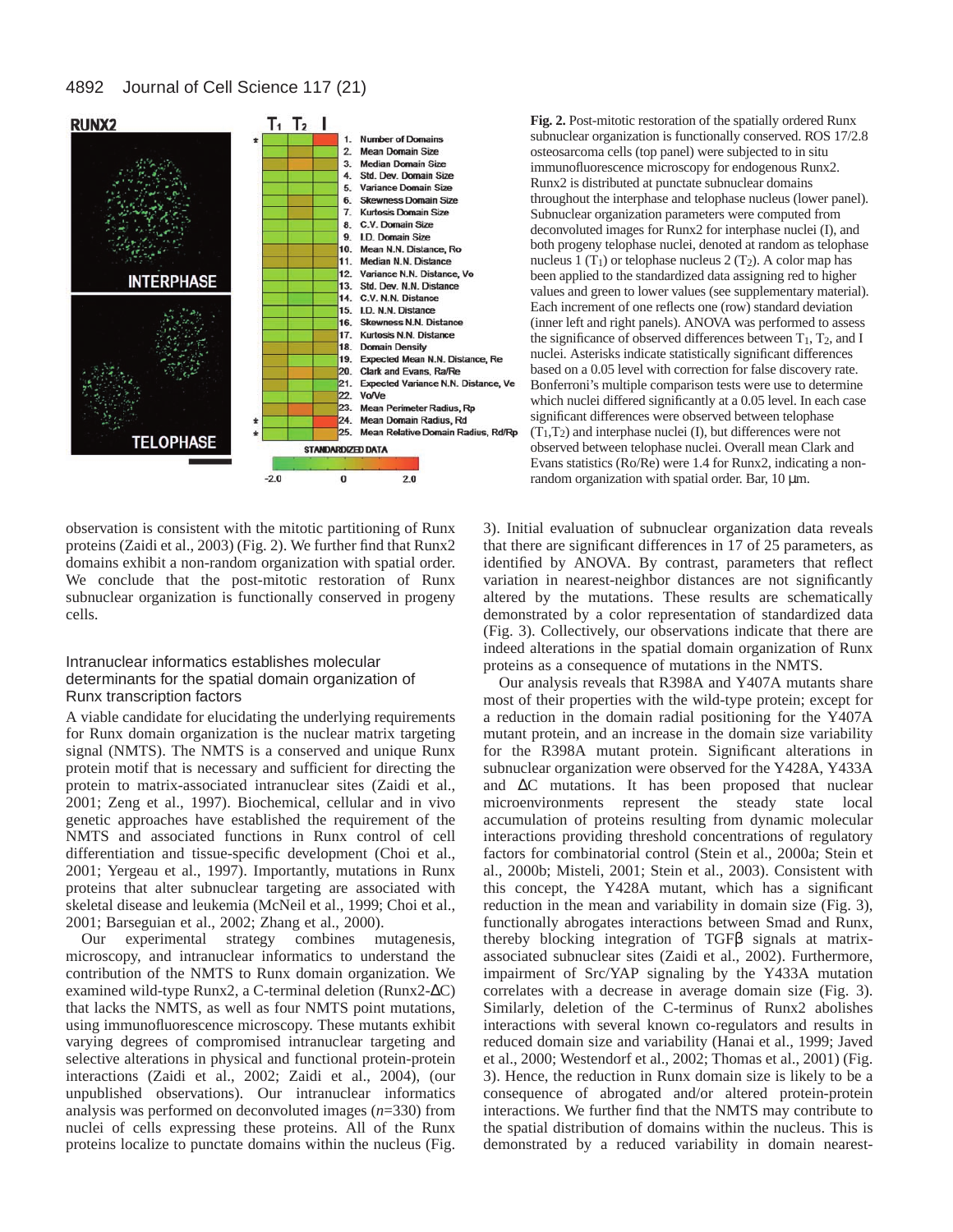

**Fig. 3.** Mutation of NMTS alters the interphase Runx subnuclear organization. Point mutations within the Runx2 NMTS were generated using PCR-mediated mutagenesis. Deconvoluted images were analyzed of whole cells (HeLa) expressing either HA-tagged wild-type Runx2, an HAtagged C-terminal deletion or one of the four HA-tagged NMTS point mutants. As shown, each of these mutants and wild-type Runx exhibits a punctate subnuclear distribution (top panel). Standardized mean subnuclear organization data for the indicated proteins are shown (right panel). A color map has been applied to the standardized values assigning red to higher values and green to lower values (see supplementary material). Using a repeated-measure analysis of variance (ANOVA) we detect significant differences at a 0.05 level in 17 of 25 parameters measured, as indicated by asterisks. Bar, 10 µm.

neighbor distances for Y428A, Y433A and the ∆C protein. In addition, the Runx2-∆C protein, which has abrogated subnuclear targeting, exhibits a significant increase in mean domain nearest-neighbor distances as well as in domain density. We conclude that NMTS mediated intranuclear targeting is a functional determinant for the characteristic spatially ordered distribution of Runx domains.

#### Intranuclear informatics selectively discriminates between the subnuclear organization of wild-type and mutant Runx protein domains

To identify on a broader level the biological features of subnuclear organization that are predominantly influenced by the NMTS mutations we used factor analysis, a multivariate analytical tool for grouping related parameters ('factors'). Three factors that capture a large proportion of the biological variability and are readily interpretable describe the domain size (factor A), the domain packing (factor B) and the domain spatial randomness (factor C) (Table 1). We evaluated the subnuclear distribution of each protein by calculating 'factor scores' and generated star-plots to compare wild-type Runx2 with each of the NMTS mutants (see Fig. 4 legend and Materials and Methods for details). Differences are evident in all three factors. Our analysis of these changes reveals that NMTS mutations have selective effects on Runx subnuclear organization (Fig. 4). Based upon the observed differences we can categorize the proteins into two groups. One group contains wild-type Runx2, R398A and Y407A, which exhibit similar spatial randomness and domain packing. The second group contains the remaining mutants with similar effects on domain packing, but selective effects on size and spatial randomness. Whereas Y428A and Y433A mutants display similar changes in spatial randomness, domain size alterations are common between the Y428A mutant and the Runx2-∆C protein. Of all the mutants, the Runx-∆C protein has the most prominent effect on the three factors collectively. Notably, this mutant protein exhibits compromised subnuclear targeting, fails to promote osteoblast differentiation, and has been linked to the human disease cleidocranial dysplasia (CCD) (Choi et al., 2001; Zhang et al., 2000). Taken together, our analysis selectively distinguishes between wild-type Runx2 and NMTS mutant proteins based upon the three factors of subnuclear organization.

#### Intranuclear informatics quantitatively bridges the spatial organization of protein domains with regulatory determinants of biological control

We have demonstrated that mutations in the NMTS have selective and specific effects on the architectural signature of Runx proteins (Figs 3 and 4). Consequently, it is important to comprehensively assimilate all the data to establish the overall degree of domain organizational similarity between wild-type and mutant proteins. Here we utilized hierarchical cluster analysis to group each protein on the basis of the 25 parameters that describe and define their subnuclear organization (Fig. 5). The dissimilarity between the subnuclear organization of wild-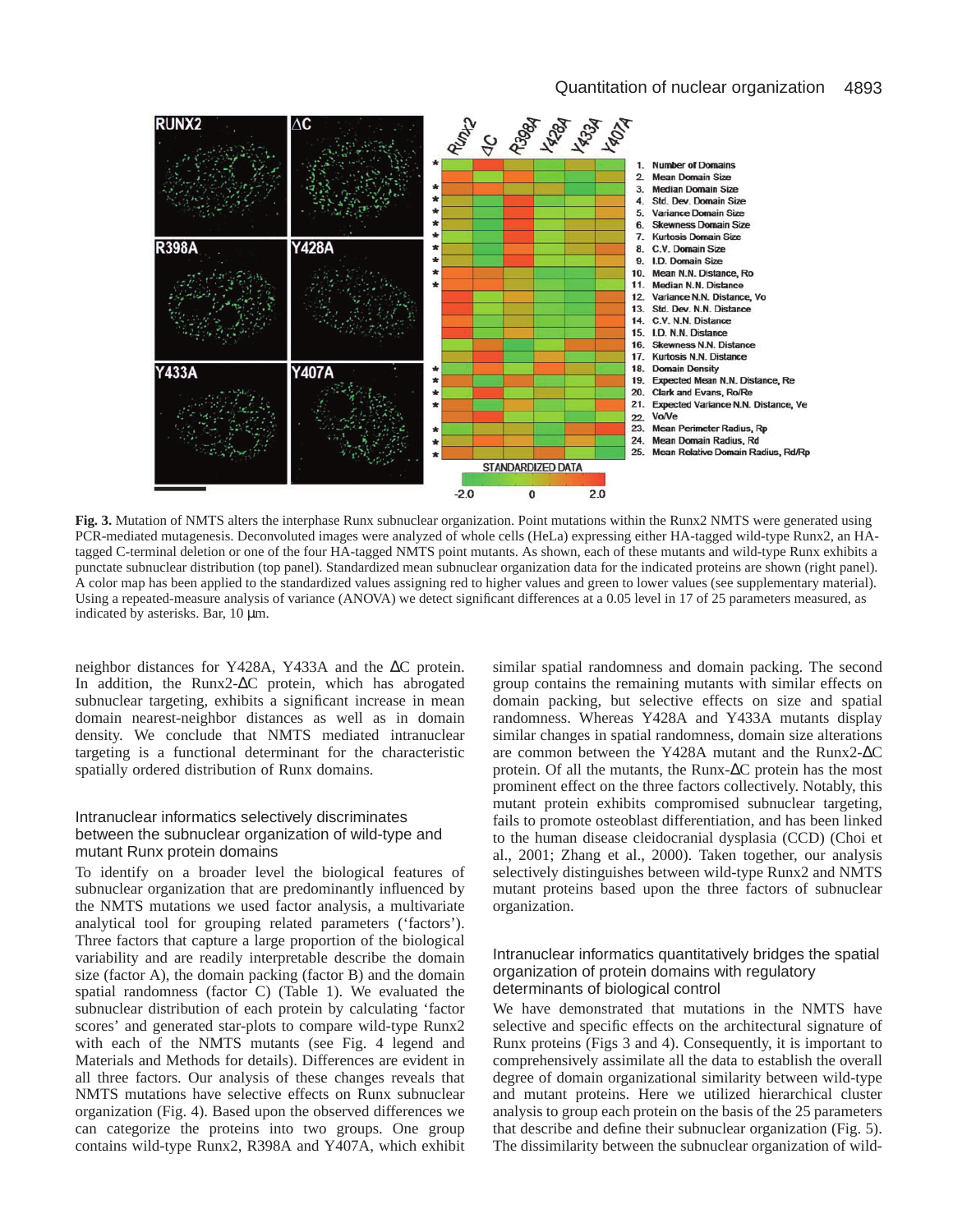#### 4894 Journal of Cell Science 117 (21)

|  | Factor | Common domain characteristic | Constituent parameters                                       | Loadings |
|--|--------|------------------------------|--------------------------------------------------------------|----------|
|  | А      | Size properties              | Mean domain size                                             | 0.66     |
|  |        |                              | Standard deviation in domain size                            | 0.94     |
|  |        |                              | Variance in domain size                                      | 0.93     |
|  |        |                              | Skewness in domain size                                      | 0.90     |
|  |        |                              | Kurtosis in domain size                                      | 0.90     |
|  |        |                              | Coefficient of variation in domain size                      | 0.95     |
|  |        |                              | Index of dispersion in domain size                           | 0.97     |
|  | B      | Packing                      | Mean domain nearest neighbor distance (observed), Ro         | 0.94     |
|  |        |                              | Median domain nearest neighbor distance                      | 0.91     |
|  |        |                              | Domain density                                               | $-0.91$  |
|  |        |                              | Mean domain nearest neighbor distance (expected), Re         | 0.90     |
|  |        |                              | Variance in domain nearest neighbor distance (expected), Ve  | 0.88     |
|  | C      | Spatial randomness           | Variance in domain nearest neighbor distance (observed), Vo  | 0.87     |
|  |        |                              | Standard deviation in domain nearest neighbor distance       | 0.85     |
|  |        |                              | Coefficient of variation in domain nearest neighbor distance | 0.95     |
|  |        |                              | Index of dispersion in domain nearest neighbor distance      | 0.92     |
|  |        |                              | $\rm Vo/Ve$                                                  | 0.96     |
|  |        |                              |                                                              |          |

**Table 1. Factor analysis of subnuclear organization**

The covariance structure between the 25 subnuclear organization parameters measured on wild-type and mutant images  $(n=330)$  indicates that there is a large degree of correlation between parameters (data not shown). Factor analysis was carried out to represent the observed subnuclear organization parameters in terms of a smaller number of uncorrelated variables. The strategy reduces the 25 parameters to a subset of three factors that retain the information (variability) contained within the entire data set. In multivariate analysis, 'factors' reflect groups of correlated parameters that are related to a common property of subnuclear organization. Each of the factors has a biological interpretation based upon the grouped subnuclear organization parameters. We restricted our analysis to the first three factors (referred to as A, B and C), as they reflect meaningful aspects of the domain spatial. Factor A, which represents 'domain size properties', accounts for approximately 30% of the information describing the subnuclear organization of the wild-type Runx and mutant images (i.e. 30% of the variation). The domain size properties are highly correlated with parameters that describe the variability in domain size and to a lesser degree the mean domain size. Factor B, which reflects 'domain packing', describes 23% of the variation and is directly correlated with parameters that characterize the mean nearest neighbor distances and inversely related to domain density. 'Packing' indicates that this factor relates the number of domains to the distances between domains. Factor C, which reflects 'domain spatial randomness', describes 10% of the variation and is directly correlated with parameters that described the variability in domain nearest neighbor distance.

type and the functionally compromised Runx2-∆C mutant is evident by the presence of two distinct clusters. This mutation removes the entire C-terminus including the subnuclear targeting signal and associated functions; homozygosity for the Runx2-∆C allele results in embryonic lethality (Choi et al., 2001). We find that the subnuclear organization of the Y433A

and Y428A mutants is similar to that of the Runx2-∆C mutant. This observation is in agreement with our factor analysis and is consistent with the evidence that these mutant proteins are functionally compromised and are incompetent for integrating physiological signals, which include BMP/TGFβ and Src/YAP signaling (Zaidi et al., 2001; Zaidi et al., 2004). To provide

**Fig. 4.** Discrimination between wild-type Runx2 and NMTS mutants on the basis of domain size, packing, and spatial randomness. To understand the subnuclear organization of the wild-type Runx protein and the five mutants, we analyzed factors scores, which reflect the sum of standardized subnuclear organization parameters multiplied by respective factor loadings. Factor scores assign a value to each of the unobservable factors (factor A: domain size properties, factor B: domain packing, and factor C: domain spatial randomness). Using the data acquired from the 330 nuclear image sections, we computed factor scores for wild-type and each of the mutants and analyzed star-plots of these scores on three axes (see supplementary material). The center of the star-plot has a value of –0.5, the end of each axis has a value of 0.5, and the mid-point on each axis is zero; these values are in standardized units. The three mean factor scores for each protein define the points of a filled triangle that has been drawn to illustrate the similarities and differences among each of the proteins. Based upon the shape of each of the filled triangles, we can discriminate two groups of domain organizations: one comprised of the wild-type Runx2 protein along with the Y407A and R398A mutants and a



second group containing Y433A, Y428A, and the functionally compromised Runx2-∆C mutant. Differences in the shape of the triangles highlight the selective alterations in subnuclear organization as a consequence of NMTS mutations.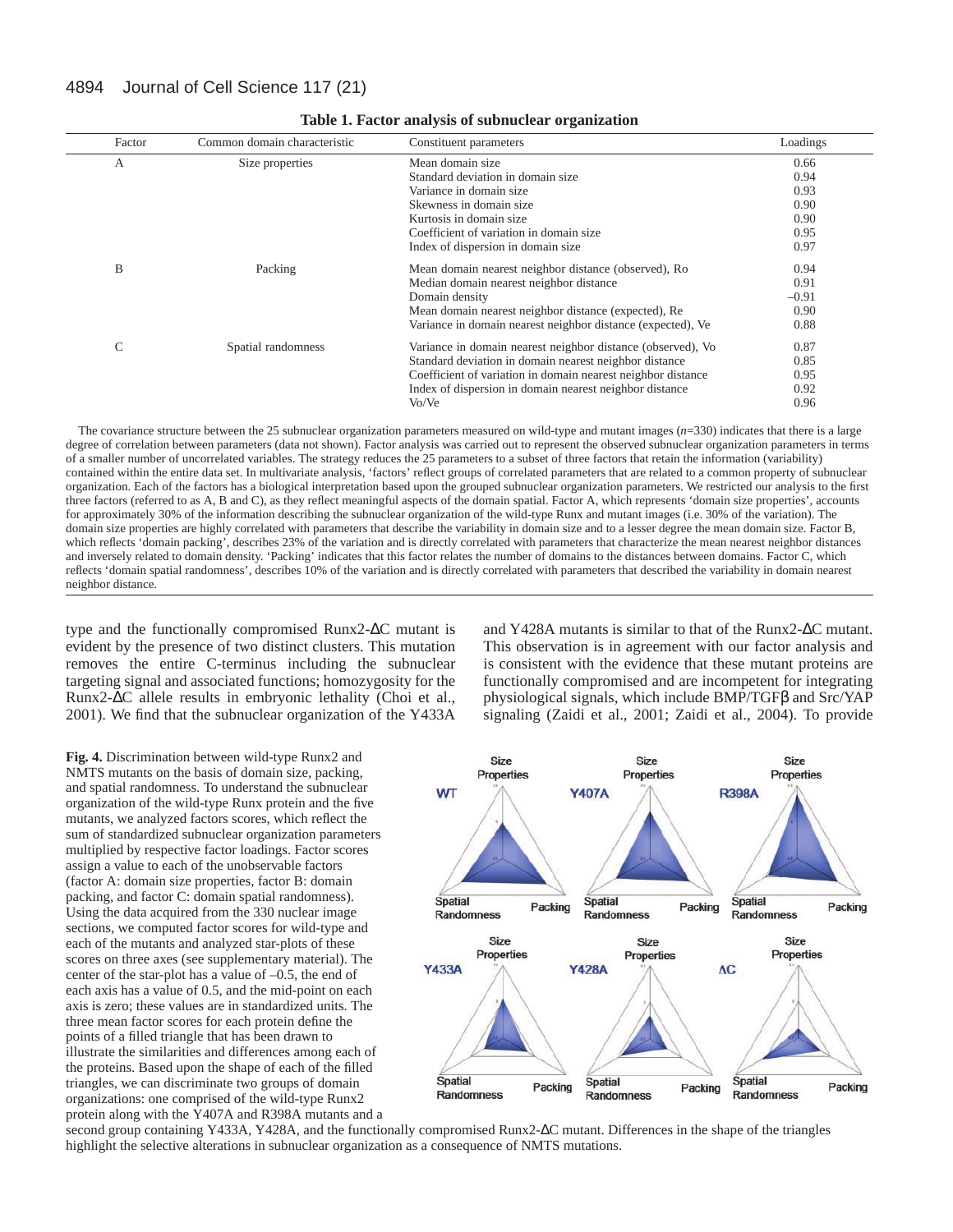

**Fig. 5.** The subnuclear organization of Runx domains is linked with subnuclear targeting, biological function and disease. In order to determine the extent to which the subnuclear organization of each mutant differs from wild-type we performed hierarchical cluster analysis using the Euclidean distance matrix and complete linkage. Cluster organization is illustrated using a dendrogram. Subnuclear organization data is presented in a compressed form with a color map as described in Fig. 3. As shown, there are two main clusters: one including wild-type and one including the Runx2-∆C protein, which does not contain the NMTS. We find a clear parallel between this cluster analysis and our factor analysis, particularly with respect to the clustering of Runx2-∆C with Y433A and Y428A. This parallel lends strength to the observed clusters. Shown at the bottom is a symbolic representation of the extent to which each protein associates with the nuclear matrix as determined by biochemical fractionation and western blot analysis, i.e. ranging from '+++' (associated) for wild-type to '–' (no association for Runx2-∆C) (Zaidi et al., 2001; Choi et al., 2001) (our unpublished observations). We find a correlation between subnuclear organization and nuclear matrix association. The schematic below indicates whether a protein will promote differentiation or is involved in disease (i.e. cleidocranial dysplasia) [yes, no, or not determined (ND)].

further insight into the Runx nuclear structure-function relationships, we directly compare the hierarchical cluster arrangement and the intranuclear targeting competency of each protein, as well as their contribution to development and disease. This analysis reveals a link between Runx subnuclear domain organization and biological function. We conclude that the architectural organization of Runx transcription factors within the nucleus is fundamental to their tissue specific regulatory function.

#### **Conclusion**

Knowledge of the biochemical and genetic components of gene regulation, replication and repair far exceeds our understanding of the integration of these processes within the context of nuclear architecture (Stein et al., 2000a; Stein et al., 2000b; Lemon and Tjian, 2000; Dundr and Misteli, 2001; Iborra and Cook, 2002; Spector, 2003; Stein et al., 2003). Here we have established a bioinformatics approach to describe and define

### Quantitation of nuclear organization 4895

organization of protein domains within the nucleus. Intranuclear informatics provides the quantitative platform to capture the relevant parameters of subnuclear organization and relate them to the fundamental requirements for biological control. Using this approach, we have demonstrated that the focal subnuclear organization of Runx proteins is conserved in progeny cells. Our strategy has enabled us to discriminate between functional and non-functional Runx proteins based upon their domain organization within the nucleus. Furthermore, we have identified an architectural signature of Runx transcription factors that is coupled with fidelity of intranuclear targeting. In a broader context, intranuclear informatics can be applied to analyze subtle alterations in any spatially organized nuclear microenvironments under normal and pathological conditions.

We thank Brian Wiener of Worcester Polytechnic Institute and Jitesh Pratap of our laboratory for helpful comments in preparing this manuscript. We thank Elizabeth Bronstein and Judy Rask for editorial assistance. Studies reported were in part supported by grants from the National Institutes of Health (PO1CA82834, PO1AR48818, AR39588), as well as grant 5P30 DK32520 from the National Institute of Diabetes and Digestive and Kidney Diseases. The contents of this manuscript are solely the responsibility of the authors and do not necessarily represent the official views of the National Institutes of Health.

#### **References**

- **Barseguian, K., Lutterbach, B., Hiebert, S. W., Nickerson, J., Lian, J. B., Stein, J. L., van Wijnen, A. J. and Stein, G. S.** (2002). Multiple subnuclear targeting signals of the leukemia-related AML1/ETO and ETO repressor proteins. *Proc. Natl. Acad. Sci. USA* **99**, 15434-15439.
- **Carrington, W. A., Lynch, R. M., Moore, E. D., Isenberg, G., Fogarty, K. E. and Fay, F. S.** (1995). Superresolution three-dimensional images of fluorescence in cells with minimal light exposure. *Science* **268**, 1483-1487.
- **Choi, J.-Y., Pratap, J., Javed, A., Zaidi, S. K., Xing, L., Balint, E., Dalamangas, S., Boyce, B., van Wijnen, A. J., Lian, J. B. et al.** (2001). Subnuclear targeting of Runx/Cbfa/AML factors is essential for tissuespecific differentiation during embryonic development. *Proc. Natl. Acad. Sci. USA* **98**, 8650-8655.
- **Clark, P. J. and Evans, F. C.** (1954). Distance to nearest neighbor as a measure of spatial relationships in populations. *Ecology* **35**, 445-453.
- **Cook, P. R.** (1999). The organization of replication and transcription. *Science* **284**, 1790-1795.
- **Cremer, T. and Cremer, C.** (2001). Chromosome territories, nuclear architecture and gene regulation in mammalian cells. *Nat. Rev. Genet.* **2**, 292-301.
- **Donnelly, K. P.** (1978). Simulations to determine the variance and edge effect of total nearest-neighbor distance. In *Simulation studies in archaelogy* (ed. I. Hodder), pp. 91-95. London, UK: Cambridge University Press.
- **Dundr, M. and Misteli, T.** (2001). Functional architecture in the cell nucleus. *Biochem. J.* **356**, 297-310.
- **Dyck, J. A., Maul, G. G., Miller, W. H., Chen, J. D., Kakizuka, A. and Evans, R. M.** (1994). A novel macromolecular structure is a target of the promyelocyte-retinoic acid receptor oncoprotein. *Cell* **76**, 333-343.
- **Francastel, C., Schubeler, D., Martin, D. I. and Groudine, M.** (2000). Nuclear compartmentalization and gene activity. *Nat. Rev. Mol. Cell Biol.* **1**, 137-143.
- **Hanai, J., Chen, L. F., Kanno, T., Ohtani-Fujita, N., Kim, W. Y., Guo, W.- H., Imamura, T., Ishidou, Y., Fukuchi, M., Shi, M. J. et al.** (1999). Interaction and functional cooperation of PEBP2/CBF with smads. Synergistic induction of the immmunoglobulin germline cα promoter. *J. Biol. Chem.* **274**, 31577-31582.
- **Harrington, K. S., Javed, A., Drissi, H., McNeil, S., Lian, J. B., Stein, J.** L., van Wijnen, A. J., Wang, Y.-L. and Stein, G. S. (2002). Transcription factors RUNX1/AML1 and RUNX2/Cbfa1 dynamically associate with stationary subnuclear domains. *J. Cell Sci.* **115**, 4167-4176.
- **Iborra, F. J. and Cook, P. R.** (2002). The interdependence of nuclear structure and function. *Curr. Opin. Cell Biol.* **14**, 780-785.